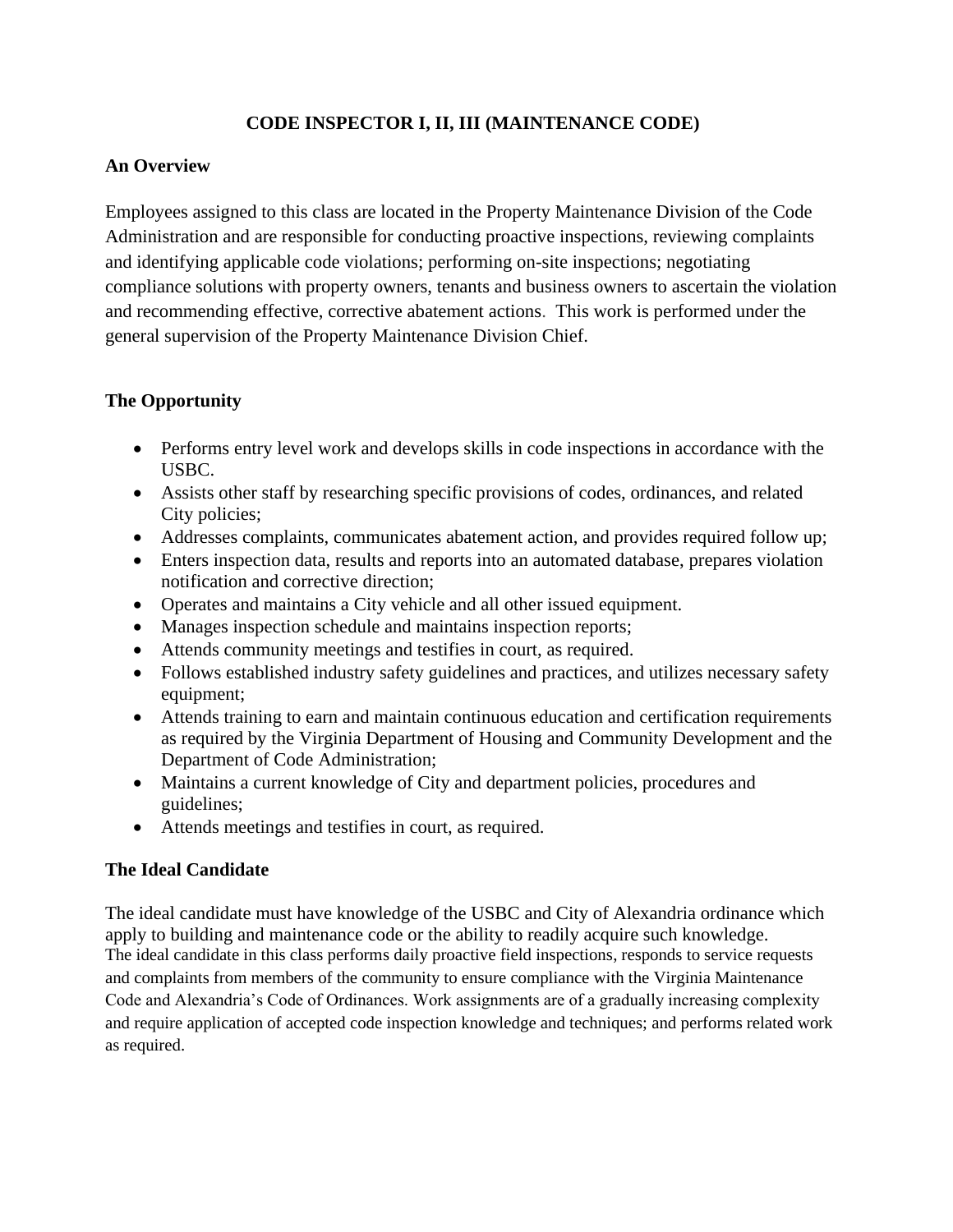**Code Inspector I** -To qualify for the Code Inspector I position, all candidates must possess three years of experience in the construction or construction related field; or any equivalent combination of education, training and experience or an associate degree in engineering, architecture, building construction or related field with 1 year of experience in a construction related field.

**Code Inspector II** - To qualify for the Code Inspector II, you must have four years of experience in the construction or construction inspection related field; or any equivalent combination of education, training and experience or an associate degree in engineering, architecture, building construction or related field with 2 years of experience in a construction related field or a bachelor's degree in engineering, architecture, building construction or related field.

**Code Inspector III** – To qualify for the Code Inspector III, you must have five years of experience in construction or a construction related field; or any equivalent combination of education, training and experience or an associate's degree in engineering, architecture, building construction or related field with 3 years of experience in a construction related field or a bachelor's degree in in engineering, architecture, building construction with 1 year of experience in a construction related field.

All candidates must have a valid driver's license, and selected candidate must meet active City of Alexandria Code Inspector Career Ladder requirements within the probationary period of twelve (12) months after their original appointment.

#### **About the Department**

The City of Alexandria's [Department of Code Administration's](https://www.alexandriava.gov/Code) focus is to assist customers to achieve compliance with the Virginia's Uniform Statewide Building and Maintenance Codes (USBC), and the City Code nuisance and development provisions. The department contains five divisions: The Permit Center, Property Maintenance Inspections, New Construction Inspections, Plan Review Services, and Administrative Services. If you are curious for a broader view of our City government [click here,](https://www.alexandriava.gov/Government) or for a broader view of the City of Alexandria [click here.](https://www.visitalexandriava.com/plan/about/)